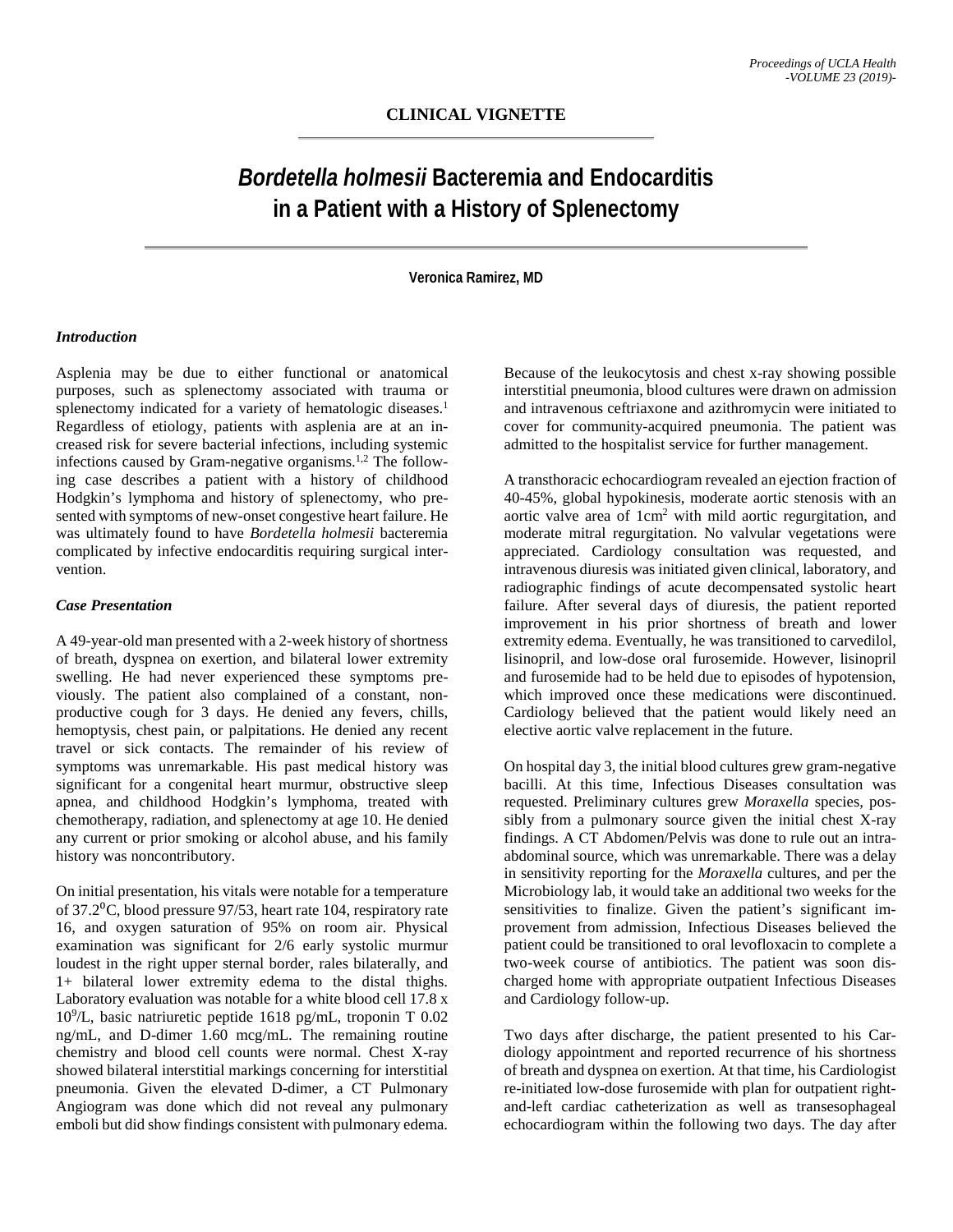this Cardiology appointment, the patient could no longer tolerate his symptoms and presented once again to the emergency department for further evaluation. His vitals on this second presentation were as follows: temperature  $36.6^{\circ}$ C, heart rate 104, blood pressure 105/61, respiratory rate 18, and oxygen saturation of 95% on room air. Chest X-ray re-demonstrated pulmonary edema. His laboratory evaluation was notable for a white blood cell count  $9.18 \times 10^9$ /L, BNP 343 pg/mL and troponin I 0.29 ng/mL, with repeat 0.72 ng/mL. Electrocardiogram was negative for any dynamic ST changes. The patient was admitted to the coronary care unit and subsequently underwent cardiac catheterization showing nonobstructive left coronary disease. A transesophageal echocardiogram was also performed which revealed a left ventricular ejection fraction of 45%, a mobile mass on the aortic valve leaflet of the left coronary cusp, severe aortic regurgitation, and an aneurysm of the sinus of Valsalva. Given concern for native valve endocarditis, both Cardiothoracic Surgery and Infectious Diseases consultations were requested. Ceftriaxone was initiated, and the patient was taken to the operating room for aortic valve replacement, repair of the sinus of Valsalva aneurysm, mitral valve valvuloplasty, and repair of a patent foramen ovale. He tolerated these surgical procedures well. The Infectious Diseases consultants contacted the Microbiology Lab to inquire about the blood cultures from his initial hospitalization in order to obtain final sensitivities. Eventually, it was revealed that the original microorganism was incorrectly identified as *Moraxella* species, and the correct organism was *Bordetella holmesii*. It was pan-sensitive to multiple antibiotics, and the patient was transitioned to a 6-week course of intravenous cefepime. Eventually, the patient was transferred to a post-acute rehabilitation facility for ongoing rehabilitation and completion of antibiotic treatment.

## *Discussion*

*Bordetella holmesiii* (*B. holmesii*) is a rare Gram-negative coccobacillus that was first isolated in 1983, and first described in the literature in  $1995<sup>2,3</sup>$  This organism is often associated with invasive infections such as bacteremia, meningitis, septic arthritis, and endocarditis in primarily immunocompromised patients. In recent years, it has also been associated with invasive infections in patients with a history of functional or anatomical asplenia.3 Since its identification in 1995, there have been fewer than 10 case reports describing *B. holmesii* endocarditis in asplenic patients.

In a literature review of 30 identified cases of *B. holmesii* bacteremia in the United States, 22 of these patients were asplenic.3 Most of these patients suffered from sickle cell anemia, but three patients had undergone splenectomy for lymphoma treatment or staging, such as in our patient. The majority of the asplenic patients presented initially with a nonspecific febrile syndrome, and 20 cases required hospitalization for further evaluation and treatment. Eleven cases were given a primary diagnosis of *B. holmesii* bacteremia. The remaining cases included two patients with endocarditis, one who had a history of Hodgkin's lymphoma and eventually required surgery for aortic valve replacement. There were no deaths amongst this cohort, and all patients were treated with intravenous antibiotics, including third-generation cephalosporins, fluoroquinolones, and carbapenems.

The case presented in this report describes a patient who shared similar features to this literature review. He had several risk factors for invasive *B. holmesii* infection, including a history of childhood Hodgkin's lymphoma and associated splenectomy for staging purposes. His clinical course was complicated by both bacteremia and infective endocarditis, treated with both surgical valve replacement and antibiotics. There are several issues to highlight in this case. The patient's initial blood cultures took almost four weeks for isolation of the correct organism. Another reported case of *B. holmesii* endocarditis in a post-splenectomy patient, also took four weeks for the correct organism to be isolated.<sup>2</sup> This has an impact on timing and selection of appropriate therapy. Another interesting point in our case is that the initial transthoracic echocardiogram did not reveal any vegetations. His new-onset heart failure symptoms were thought to be due to advanced aortic stenosis versus delayed sequela of his prior chemotherapy and radiation treatments. Because the patient's white blood cell count had improved, he was never febrile, and his presenting symptoms had improved with treatment, the initial suspicion for infective endocarditis was rather low. If *B. holmesii* had been isolated in the initial blood cultures much sooner, perhaps a transesophageal echocardiogram would have been performed on his initial hospitalization given his history of asplenia.

# *Conclusion*

Patients with a history of asplenia are at an increased risk for serious invasive bacterial infections. Though the most commonly associated culprits are encapsulated organisms, it is important to also consider other pathogens that may cause systemic disease. Early clinical suspicion for these rare pathogens may lead to prompt treatment and reduced mortality. Patients with asplenia should also be properly educated on precautions to prevent serious infections, including appropriate immunizations.

## **REFERENCES**

- 1. **Leone G, Pizzigallo E**. Bacterial Infections Following Splenectomy for Malignant and Nonmalignant Hematologic Diseases. *Mediterr J Hematol Infect Dis*. 2015 Oct 13;7(1):e2015057. doi: 10.4084/MJHID.2015.057. eCollection 2015. Review. PubMed PMID: 26543526; PubMed Central PMCID: PMC4621170.
- 2. **Clare S, Ahmed T, Singh R, Gough S**. Bordetella holmesii: a rare cause of bacterial endocarditis in a postsplenectomy patient. *BMJ Case Rep*. 2010 May 6;2010. pii: bcr1120092459. doi: 10.1136/bcr.11.2009.2459. PubMed PMID: 22736732; PubMed Central PMCID: PMC3047520.
- 3. **Shepard CW, Daneshvar MI, Kaiser RM, Ashford DA, Lonsway D, Patel JB, Morey RE, Jordan JG, Weyant**